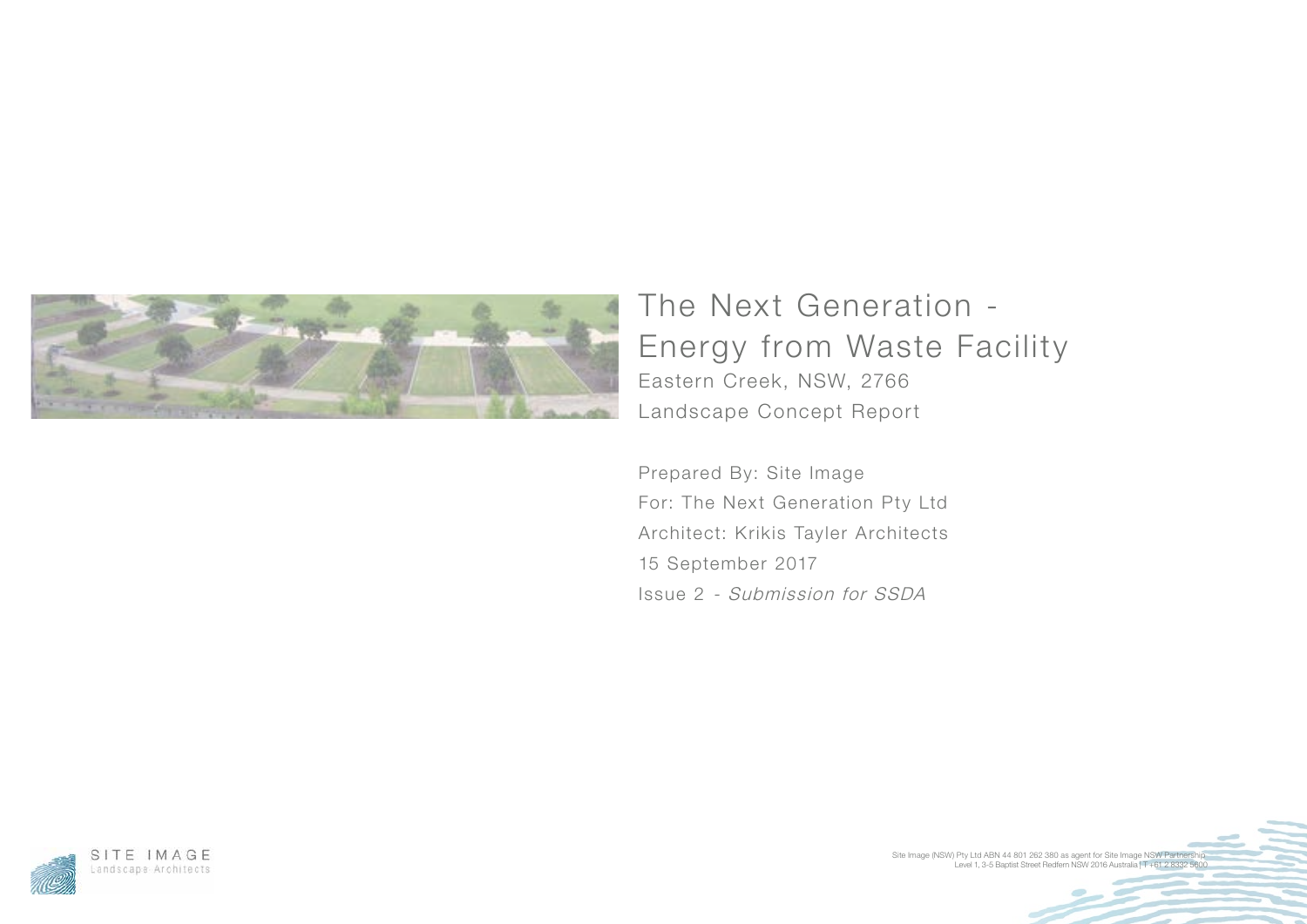Client The Next Generation Pty Ltd Drawing Number LA-SILA-002 Architect Krikis Tayler Issue 2

 $\frac{2}{3}$  / Site Image Job Number SS14-2961 Date 15.09.2017

Site Image (NSW) Pty Ltd ABN 44 801 262 380 as agent for Site Image NSW Partnership<br>Level 1, 3-5 Baptist Street Surry Hills NSW 2010 Australia | T +61 2 8332 5600

TNG Power Plant | Landscape Masterplan



Weigh station

Detention basin



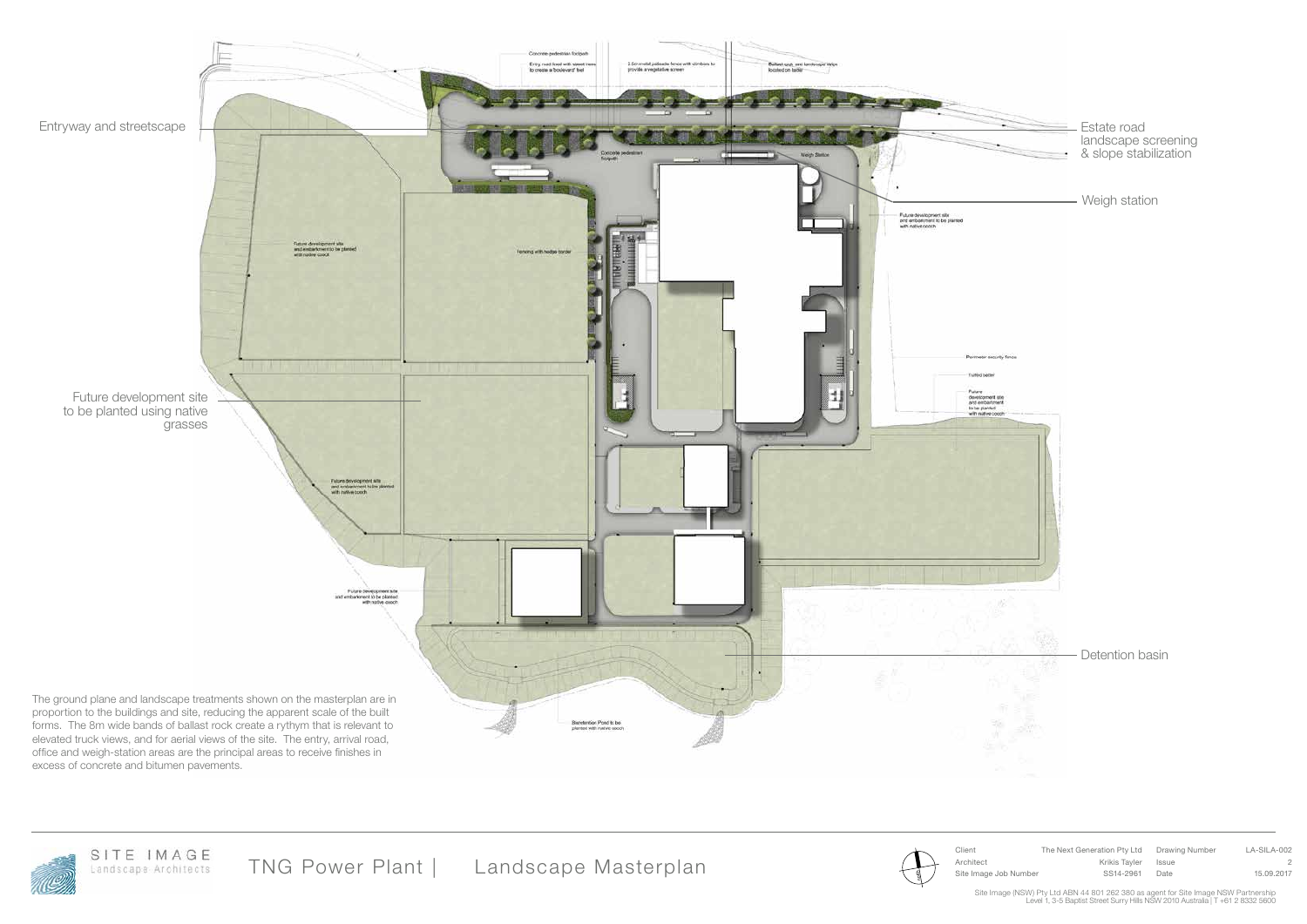Client The Next Generation Pty Ltd Drawing Number LA-SILA-003 Architect Krikis Tayler Issue 2  $\frac{2}{3}$  / Site Image Job Number SS14-2961 Date 15.09.2017

Site Image (NSW) Pty Ltd ABN 44 801 262 380 as agent for Site Image NSW Partnership<br>Level 1, 3-5 Baptist Street Surry Hills NSW 2010 Australia | T +61 2 8332 5600









The site entry and adjacent streetscape are provided large scale patterns of landscape and bands of ballast rock – creating a bold industrial visual identity. Limited street and avenue trees are complimented by a narrow margin of managed lawn to the road edge. Entry signage, post top lighting to the roads will provide a higher level of detail than elsewhere on the site.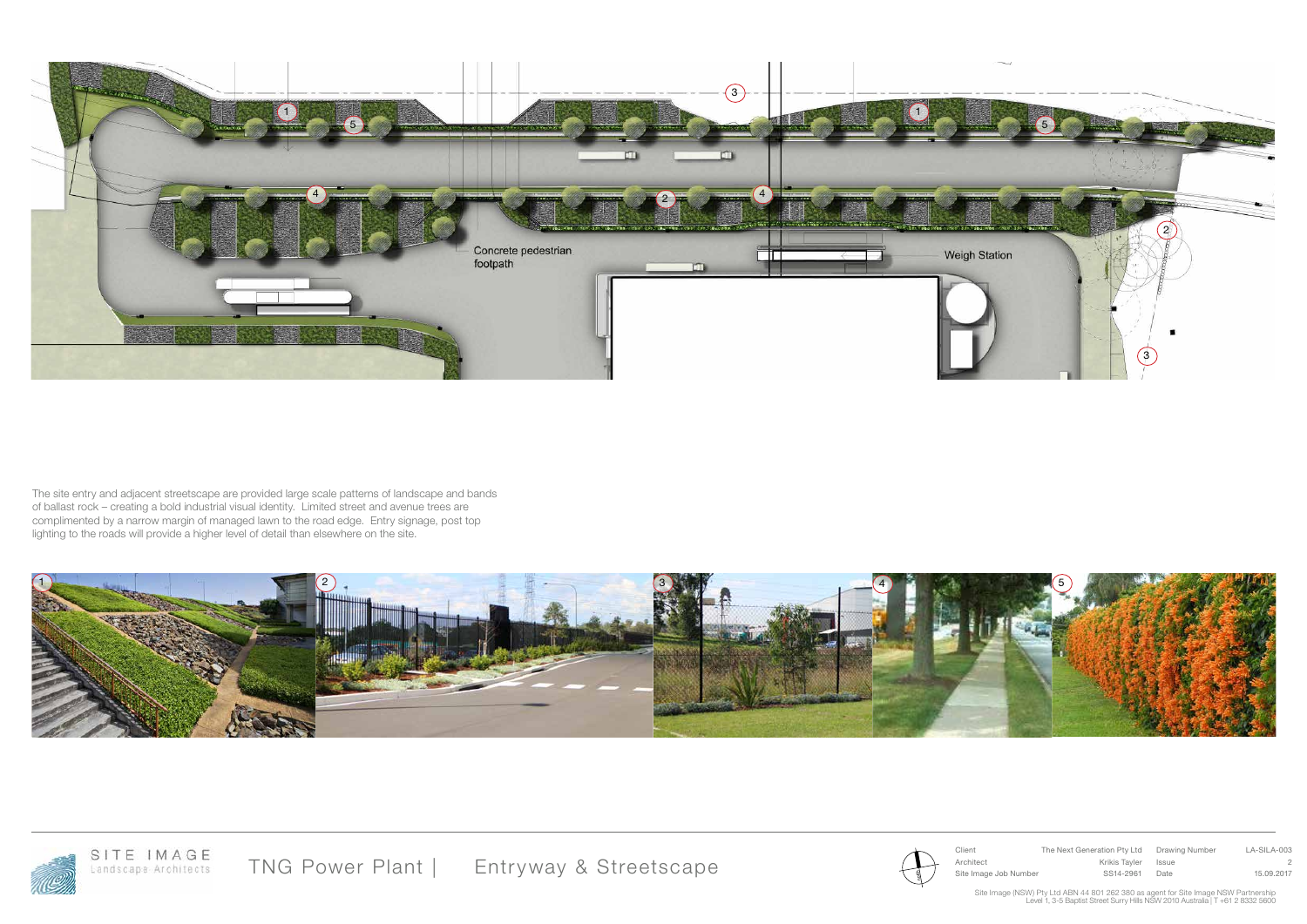Client The Next Generation Pty Ltd Drawing Number LA-SILA-004 Architect Krikis Tayler Issue 2  $\frac{2}{3}$  / Site Image Job Number SS14-2961 Date 15.09.2017

Site Image (NSW) Pty Ltd ABN 44 801 262 380 as agent for Site Image NSW Partnership<br>Level 1, 3-5 Baptist Street Surry Hills NSW 2010 Australia | T +61 2 8332 5600



The weigh-bridge area is located against the level change up to street level. Using a ballast and planting stabilized slope eliminates the cost of a retaining structure, and creates a bold repeating pattern of rock and ground cover planted bands across the slope. This softens the outlook for staff and truck drivers who occupy this area 24/7.





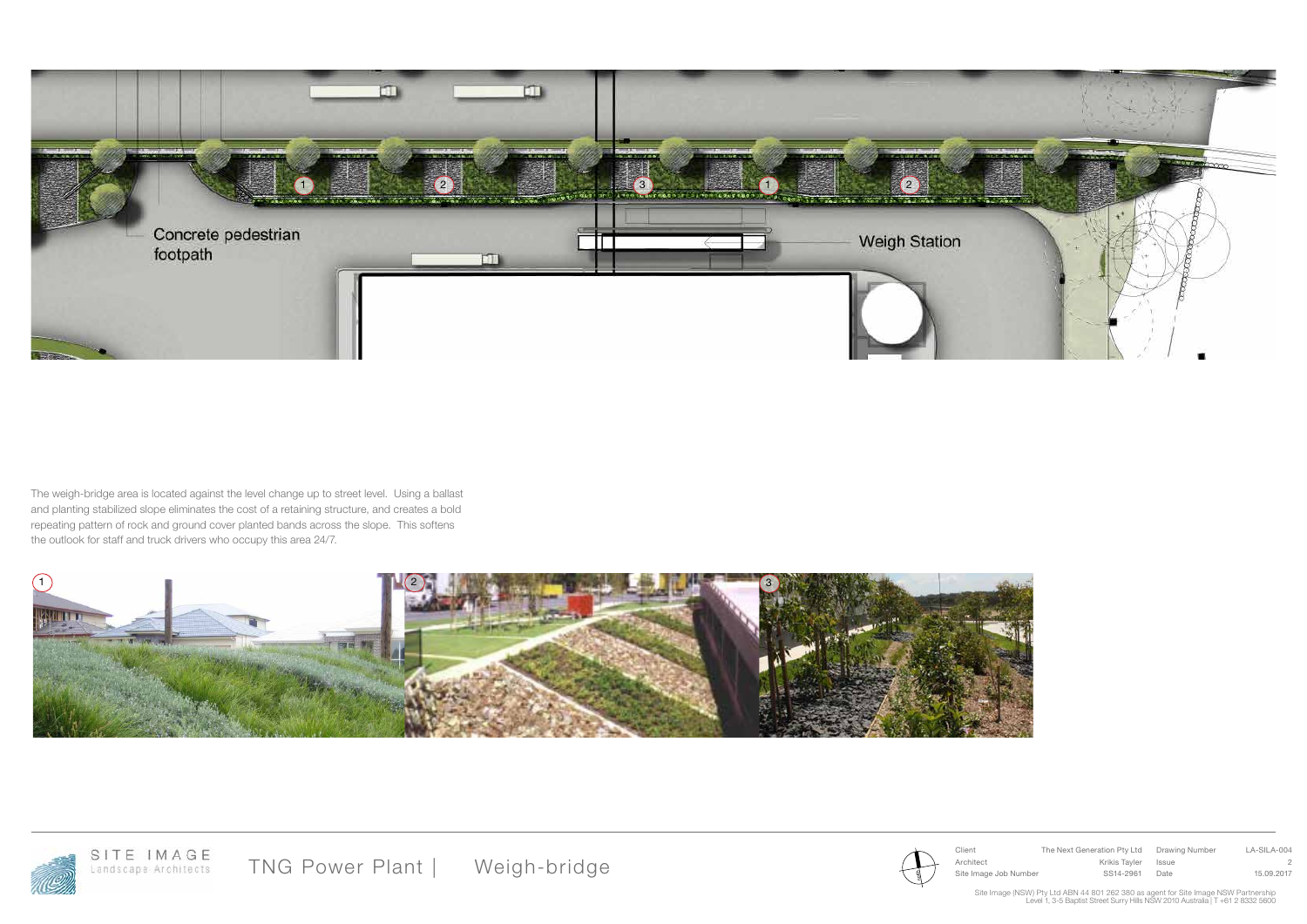Client The Next Generation Pty Ltd Drawing Number LA-SILA-005 Architect Krikis Tayler Issue 2  $\frac{2}{3}$  / Site Image Job Number SS14-2961 Date 15.09.2017

Site Image (NSW) Pty Ltd ABN 44 801 262 380 as agent for Site Image NSW Partnership<br>Level 1, 3-5 Baptist Street Surry Hills NSW 2010 Australia | T +61 2 8332 5600

TNG Power Plant | Office & Arrival lane



The office area is to have a simple outdoor terrace area. Truck and vehicle movements take priority across the site, and pedestrian movement routes are to be demarked clearly as part of a site-wide access management plan. Barbeque and entertainment facilities can be provided for occasional visitor or company functions.